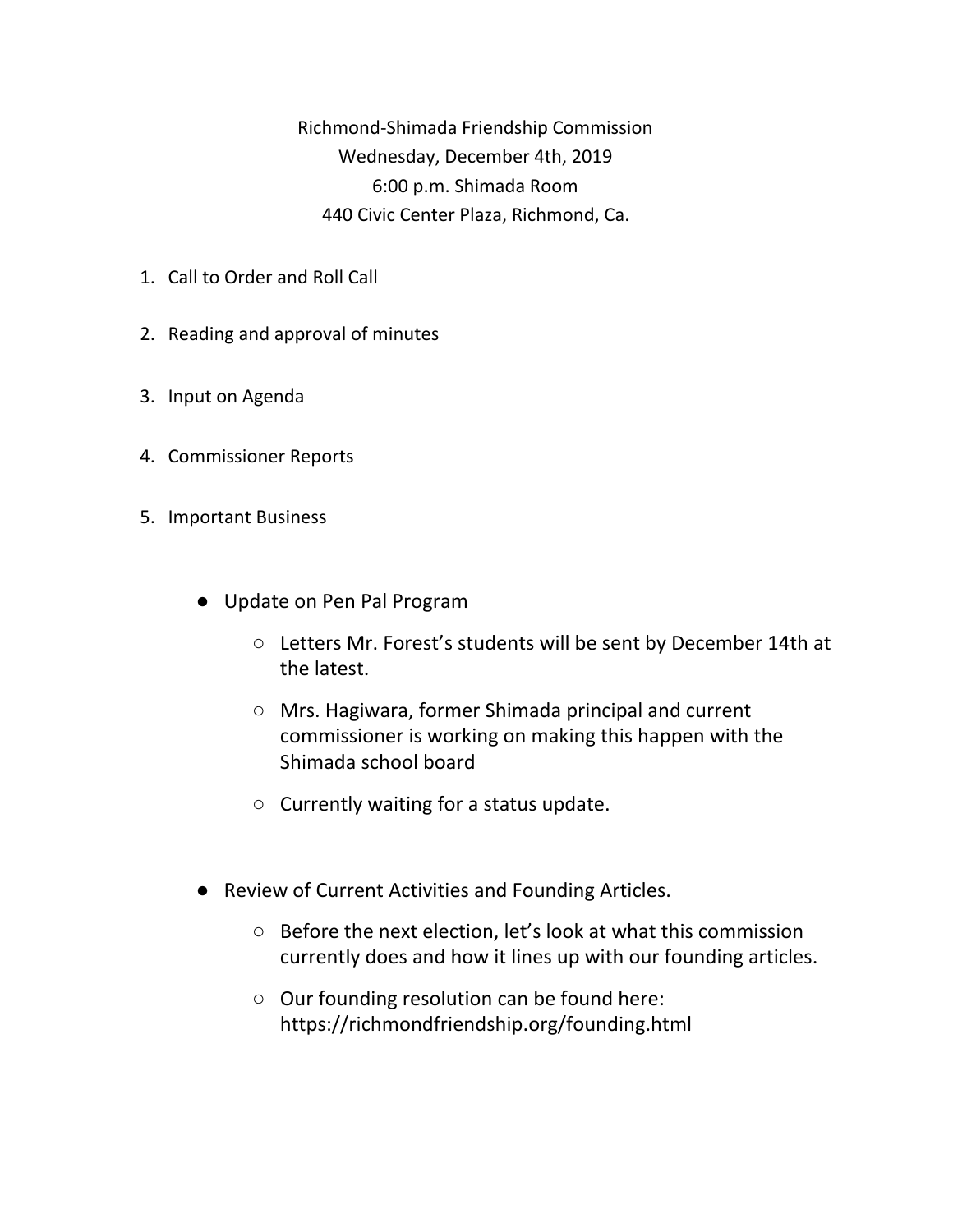- Commission Elections
	- List of all Positions
	- Review of term limit rules
	- Collection of candidates
	- Vote
- End of year celebration Hot Pot Dinner on December 21st.
	- Date: Sunday, December 21st
	- Miso Hotpot Dinner at Evan's house
		- Volunteers needed to help with ingredient prep, cutting vegetables etc.
	- This will also be a potluck, but side dishes can be small
		- Please no sweets.
	- Volunteer needed to draft the email invite and or phone invites
		- The current contact list can be found here:
		- <https://richmondfriendship.org/contactsheet.html>
			- You must first request access
			- **● Have email invites been sent?**
- Possible Richmond and Shimada business connections.
	- When is the next richmond chamber of commerce meeting?
	- Waiting for business list from Shimada